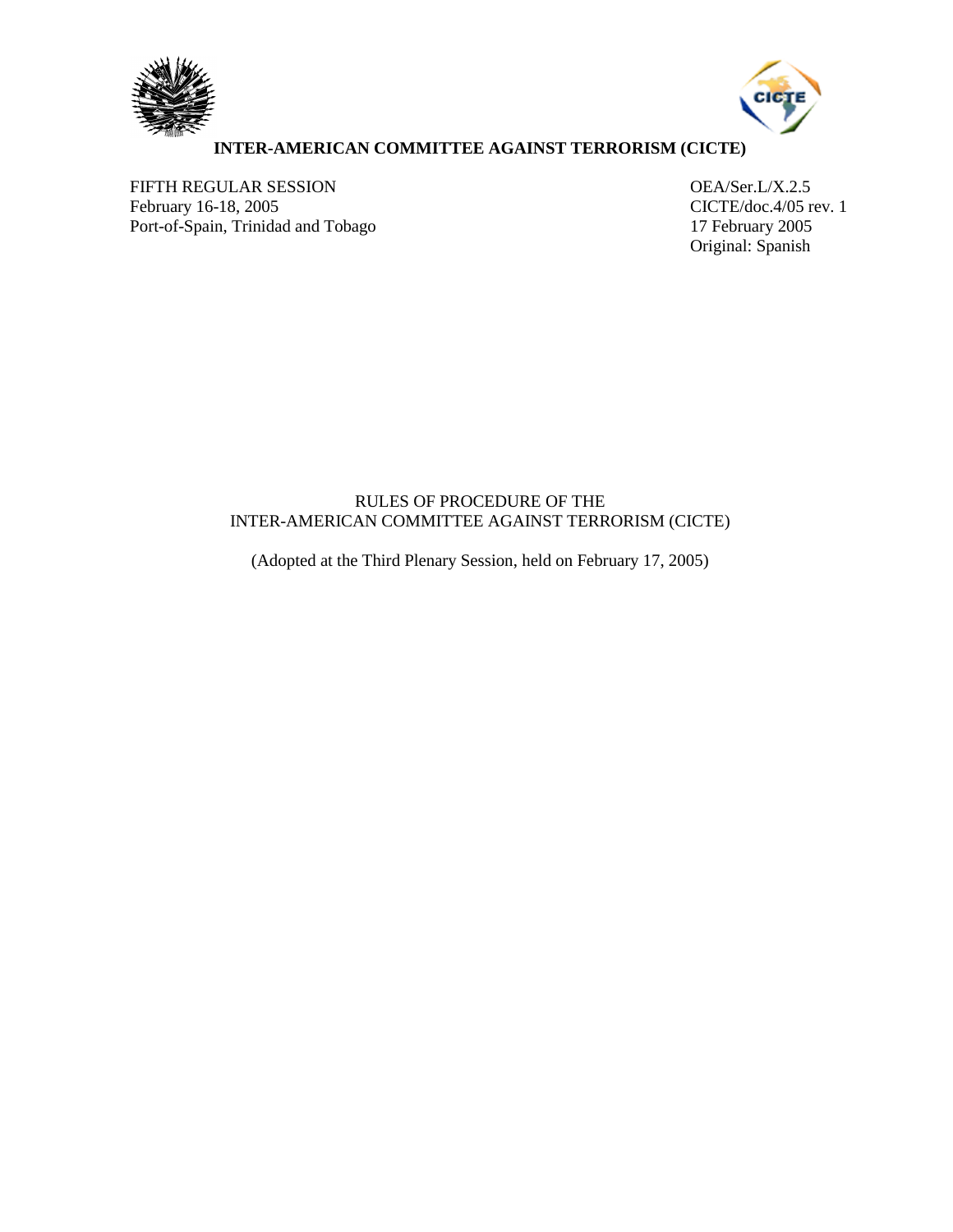# **RULES OF PROCEDURE OF THE INTER-AMERICAN COMMITTEE AGAINST TERRORISM (CICTE)**

# **Chapter I NATURE AND PURPOSES**

# Article 1

These Rules of Procedure provide a regulatory framework for the Statute amended by the General Assembly through resolution AG/RES. 2010 (XXXIV-O/04), which contains specific rules for the operation, administration, and procedures of CICTE for the achievement of its purposes and to facilitate its activities.

In the event of conflict between the provisions of the Statute and those of these Rules of Procedure, those of the Statute shall take precedence.

#### Article 2

The technical autonomy of CICTE established in the Statute includes:

- a. Competence to program its activities within the limits established by the OAS Charter, its own Statute, these Rules of Procedure, and the mandates and decisions adopted by the General Assembly;
- b. Its status as an OAS body directly responsible to the General Assembly of the Organization, notwithstanding the obligation to submit reports on its activities to the competent organs of the OAS; and
- c. Competence to establish cooperative relations with technical bodies, whether governmental, nongovernmental, or intergovernmental, that are engaged in similar activities, subject to prior agreement of the General Assembly or the Permanent Council of the OAS. With respect to cooperative relations with nongovernmental organizations, the Secretariat of CICTE shall be governed by the provisions of Permanent Council resolution CP/RES. 759 (1217/99).

# **Chapter II COMPOSITION**

# Article 3

CICTE shall be composed of all member states of the Organization of American States.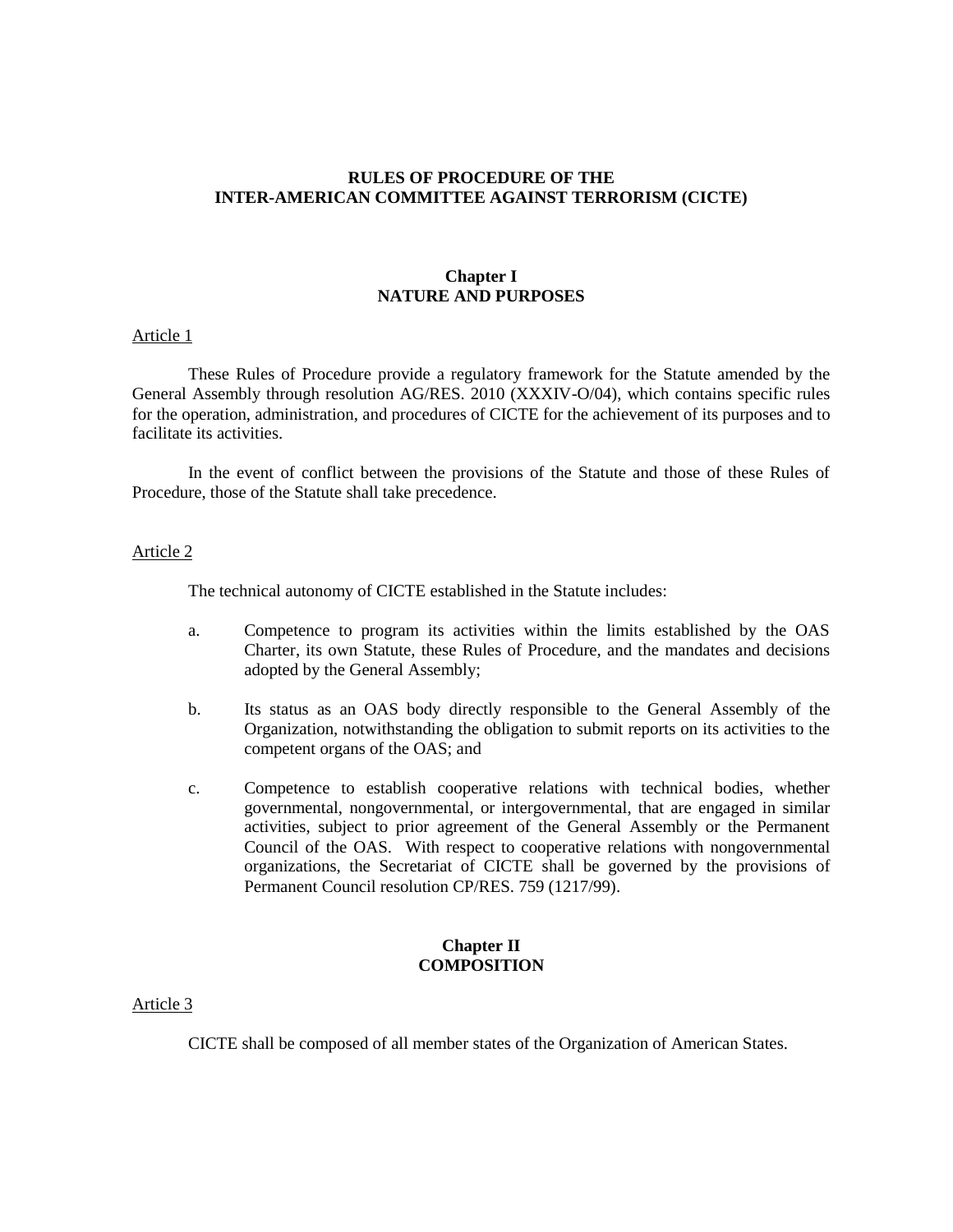### Article 4

Each of the member states of the Organization shall designate the competent national authorities, principal representative, alternate representatives, and advisors that it deems appropriate to represent it before CICTE. The principal representative may be the permanent representative or another official whom the chair prefers to designate.

Member states of the Organization must report the designations referred to in the foregoing paragraph of this Article and any change in the composition of their delegation to the OAS Secretary General.

The OAS Secretary General shall forward to the governments of the other member states, through their permanent missions to the OAS, the information he or she receives from member states pursuant to this article.

The principal or alternate representative shall have the right to participate with voice and vote in all public and private meetings of CICTE, including those of its committees, subcommittees, or groups of experts, in accordance with these Rules of Procedure and any special provisions that may be adopted for such meetings.

# **Chapter III NATIONAL POINTS OF CONTACT**

# Article 5

The national points of contact appointed by the member states shall serve as the principal liaison among governments of the member states and the CICTE Secretariat.

The national points of contact shall have the following functions:

- a. To transmit communications from the CICTE Secretariat to the competent national authorities and to forward replies to the CICTE Secretariat in a timely manner, as appropriate;
- b. To inform the CICTE Secretariat, as appropriate, of counterterrorism-related events within their own countries, as well as of new counterterrorism legislation, the ratification of relevant treaties, the development of best practices, and the identification of experts for inclusion in the CICTE Secretariat database;
- c. To provide the CICTE Secretariat, when it deems it appropriate, with information on the competent national authority selected to coordinate any seminar, workshop, or conference on counterterrorism when the member state is hosting the event;
- d. To inform candidates from the member state who meet the criteria for participation in the training programs coordinated by the CICTE Secretariat;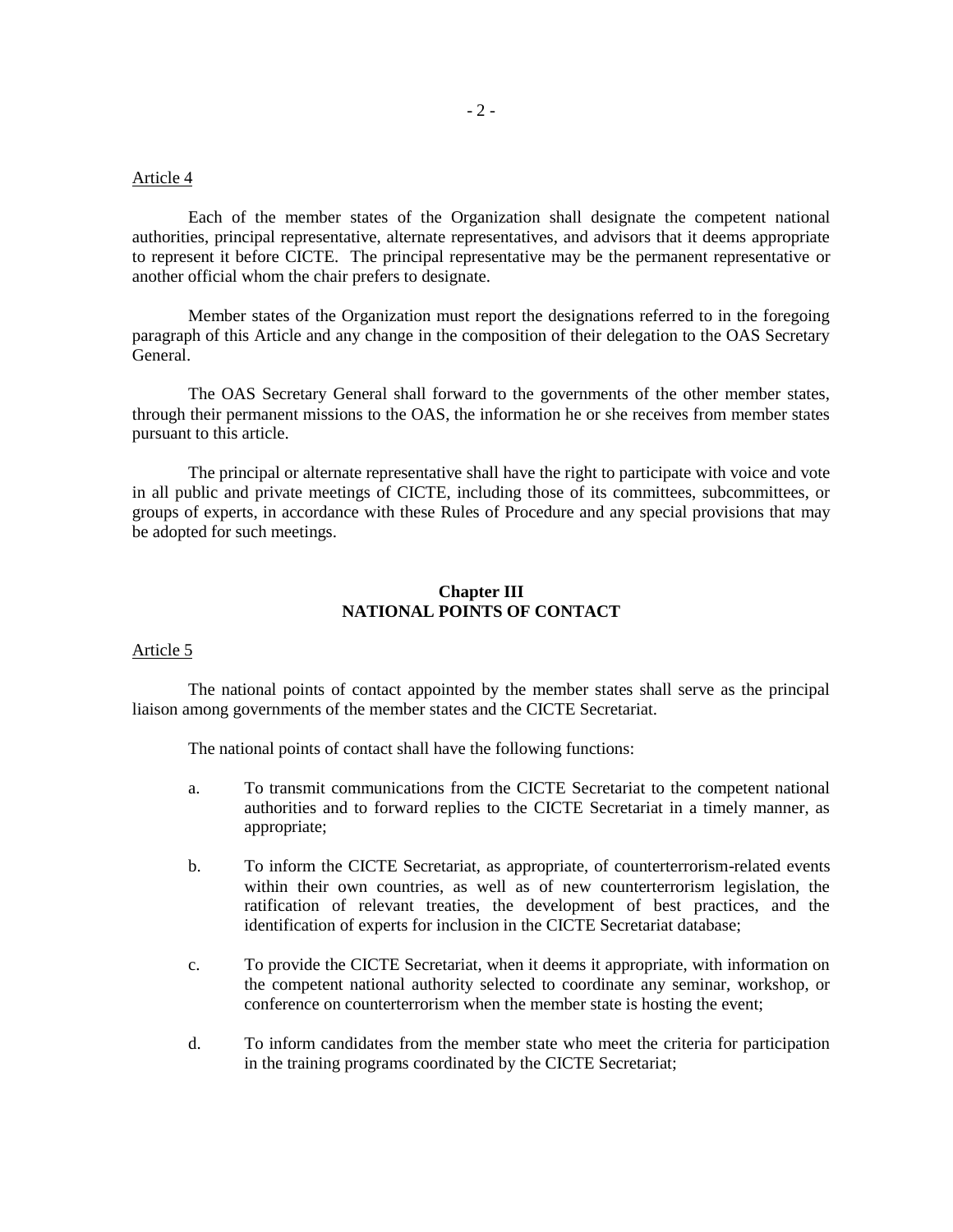- e. To collaborate with the CICTE Secretariat on training courses and regional assistance and training programs; and
- f. Such other functions as the member states agree to.

# **Chapter IV CHAIR AND VICE CHAIR**

### Article 6

The chair and vice chair shall be elected and shall perform their duties in accordance with the procedures established in Articles 7 and 8 of the Statute of CICTE.

#### Article 7

If, for any reason, a member state should decide to replace the official occupying the position of chair or vice chair of CICTE, it shall notify the OAS Secretary General so that the other member states of the Organization may be informed of the change.

### Article 8

Should the member state serving as chair or vice chair of CICTE resign, CICTE shall hold special elections to replace it, in accordance with the procedure established in Article 8 of the Statute.

Should the office of chair become vacant, it shall be occupied by the member state serving as vice chair, until the aforementioned special elections have been held.

#### Article 9

The functions of the chair shall be, among others:

- a. To convene and preside over the sessions of CICTE, pursuant to its Statute and these Rules of Procedure;
- b. To plan, convene, and direct preparatory meetings to determine, among other matters, the draft agenda for its sessions and its working or reference documents;
- c. To submit to CICTE for its consideration the agenda for its sessions;
- d. To rule on any points of order raised during the course of CICTE's deliberations;
- e. To put matters to a vote, in accordance with the CICTE Statute and these Rules of Procedure, and to announce the decisions;
- f. To represent CICTE at conferences and meetings of the organs, agencies, and entities of the Organization and of other national and international institutions; and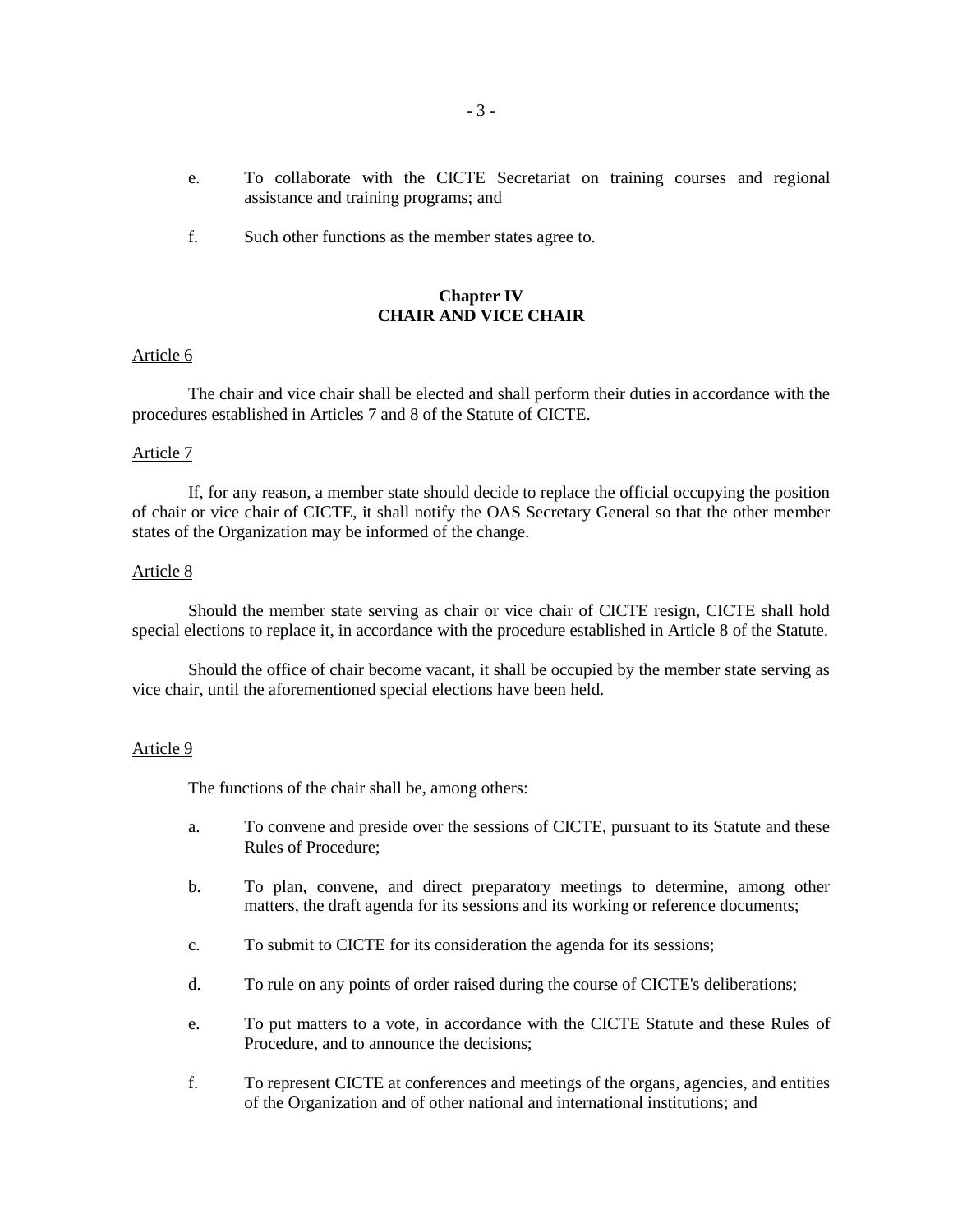g. To present the draft annual report for consideration and adoption at the appropriate session, and to transmit that report to the Permanent Council for the purposes of Article 91.f of the OAS Charter.

The chair may delegate to the vice chair such functions established in the CICTE Statute and in these Rules of Procedure as he or she deems appropriate.

## **Chapter V SECRETARIAT**

### Article 10

The Secretary General, under the authority conferred in Article 113 of the OAS Charter, shall appoint the Secretary of CICTE and the technical and administrative staff who will support the CICTE Secretariat, taking into account the civilian nature of the functions of the Committee.

Staff appointed by the Secretary General shall fulfill their functions in accordance with the provisions of the CICTE Statute, these Rules of Procedure, and the General Standards to Govern the Operations of the General Secretariat of the OAS.

#### Article 11

The CICTE Secretariat shall have the following functions, in keeping with those established in Articles 13 and 17 of the CICTE Statute:

- a. To discharge the mandates assigned to it by CICTE or its chair;
- b. To prepare, in consultation with the chair, the draft agenda for each session;
- c. To prepare CICTE's draft annual work plan in consultation with the chair;
- d. To advise the chair, the vice chair, and the members of CICTE on the performance of their functions, when so requested;
- e. To present a written annual report to CICTE, in consultation with the chair, on the activities of the Secretariat contained in its work plan and on its budgetary execution, in accordance with the guidelines established by the General Assembly;
- f. To keep a register of National Points of Contact provided by the member states of CICTE;
- g. In consultation with the chair, to inform the permanent missions to the OAS and the National Points of Contact of the activities or significant events relating to the fight against terrorism in the Hemisphere;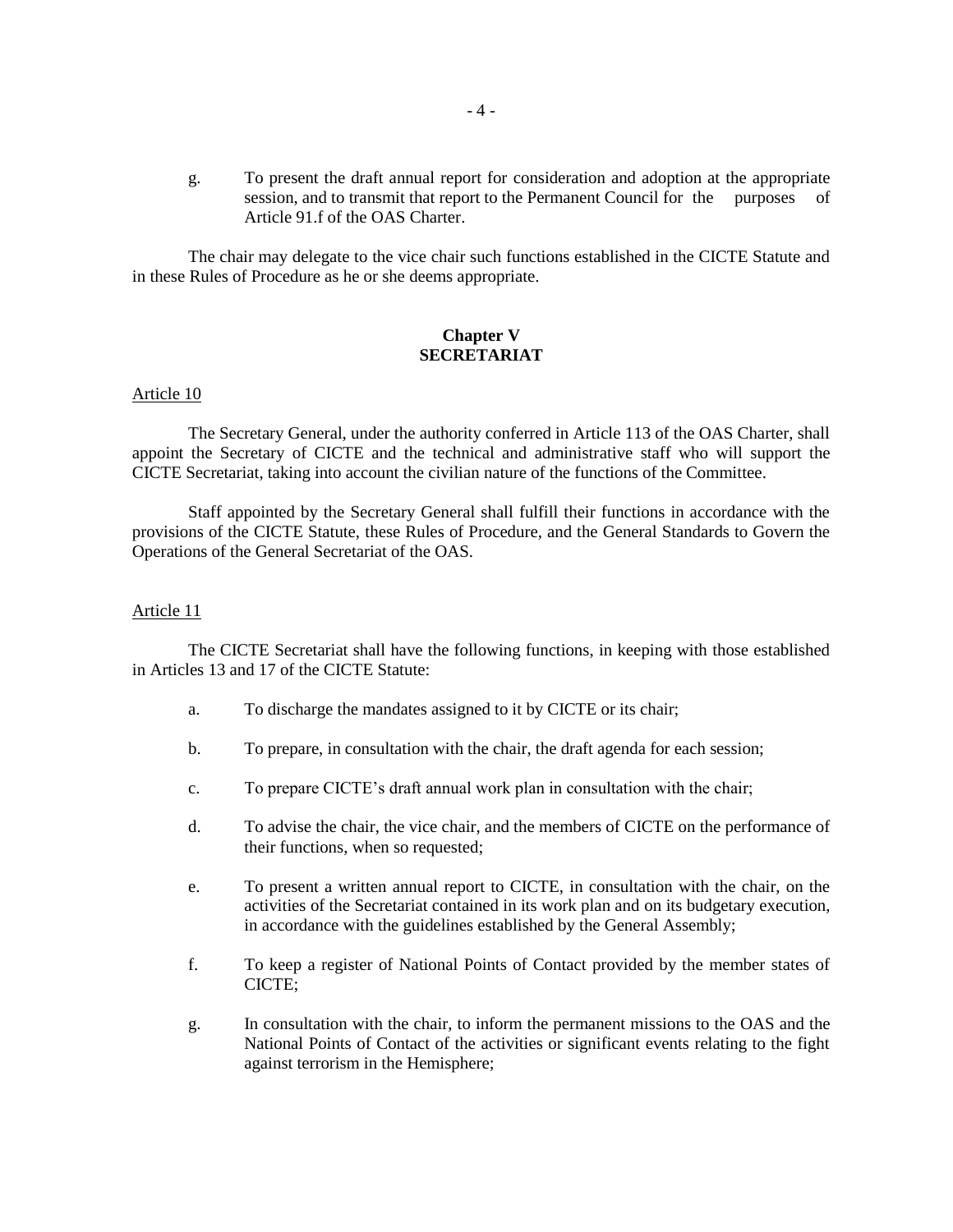- h. To propose cooperation programs to CICTE within the framework of the CICTE Work Plan for their approval and, when appropriate, to discuss them with the national points of contact;
- i. To report all communications to the national points of contact simultaneously to the permanent representatives of the member states to the OAS;
- j. To provide technical and secretariat services at preparatory meetings and sessions of CICTE;
- k. To provide technical and secretariat services at meetings held, with the prior consent of the chair of CICTE, by the National Points of Contact; and
- l. To provide technical and secretariat services, upon request, at periodic meetings of consultation of States Parties to the Inter-American Convention against Terrorism.

The activities of the CICTE Secretariat shall be carried out using the resources allocated in the program-budget of the Organization and other resources.

# **Chapter VI QUORUM AND VOTING**

#### Article 12

The quorum for meetings of the Committee, committees, subcommittees, and working groups shall be one third of the representatives of the member states making up those bodies. The quorum for adopting decisions shall be a majority of the representatives of the member states making up those bodies.

#### Article 13

Each member state of CICTE shall have the right to one vote. In the absence of a consensus, it shall take decisions by the vote of a simple majority of the member states present, except when the General Assembly disposes otherwise.

#### Article 14

Votes shall be taken by a show of hands. Also, any representative may request a roll-call vote, which shall be taken beginning with the delegation of the state chosen randomly by the chair and continuing thereafter in alphabetical order according to the names of the member states in Spanish.

In role-call votes, the name of each member state shall be called out and its representatives shall issue a vote in favor or against, or an abstention.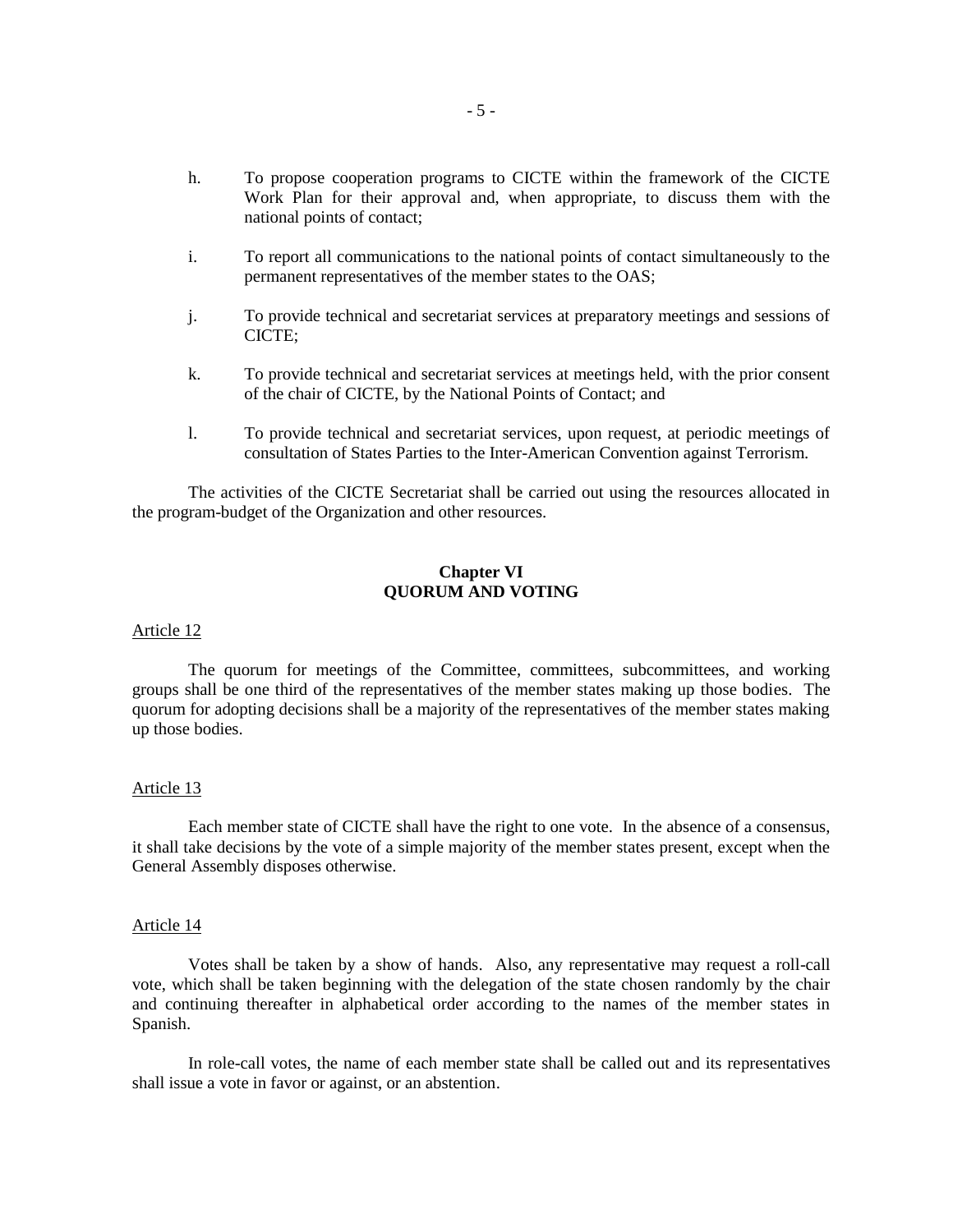Voting may not be interrupted by any representative, except on a point of order regarding application of these Rules of Procedure, which shall be resolved immediately by the chair.

# Article 15

Once voting has concluded, any representative may ask to take the floor to give a brief explanation of his or her vote, except in the case of the secret ballots contemplated in Article 8 of the Statute.

# **Chapter VII HEADQUARTERS AND MEETINGS**

#### Article 16

CICTE shall hold one annual regular session, preferably in the first half of the year, and bearing in mind offers of member states to host the session, in accordance with the principle of rotation.

Both the session's time and site shall be determined by CICTE. If, for any reason, the regular session of CICTE cannot be held in the place chosen, it shall be held at the headquarters of the General Secretariat.

The member states of the Organization shall seek to provide to the CICTE Secretariat, at least seven days prior to the start of the corresponding session, for purposes of accreditation, the names of the members of the delegation that will represent their governments at each session.

The chair of CICTE shall transmit the notice of convocation for each regular session to the member states at least 30 days prior to the date it is due to begin.

#### Article 17

The General Assembly or the Meeting of Consultation of Ministers of Foreign Affairs of the Organization, or the Permanent Council, may instruct CICTE to convene a special session to consider specific matters only if they determine, under special circumstances, that the matters to be considered are of such importance and urgency as to preclude waiting for the next regular session.

The chair of CICTE shall convene a special session of CICTE to be held within no more than 30 days of its convocation.

### Article 18

The order of precedence for the regular and special sessions shall be that of the Permanent Council. It shall be used for voting and for determining the speaking order of delegations whenever they are all requested to express their views on a particular subject.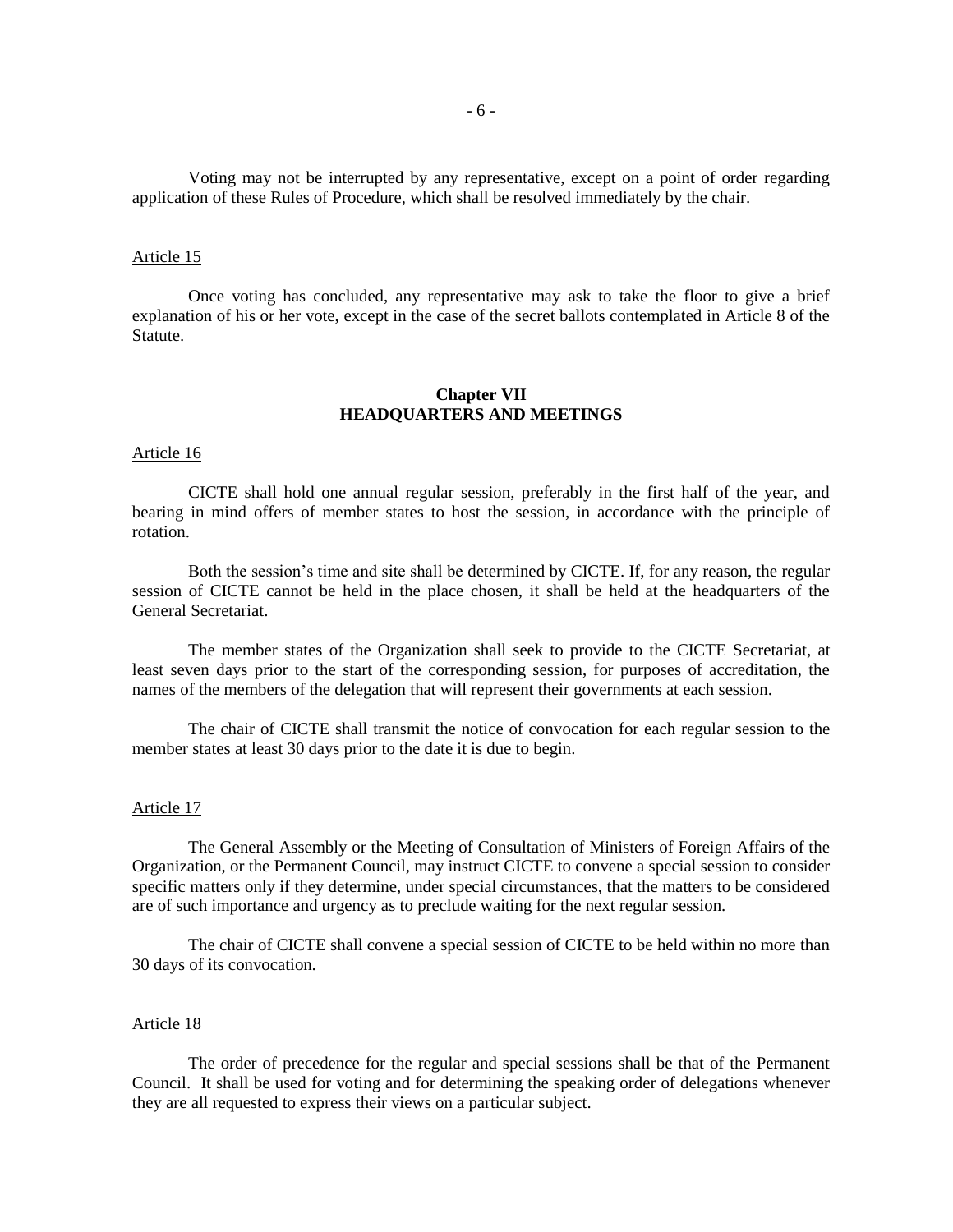#### Article 19

Permanent observers accredited to the OAS or their alternates may attend the public meetings of CICTE and, when invited to do so by the chair, may also attend closed meetings. Permanent observers may speak provided the chair so decides.

#### Article 20

Said permanent observers may maintain cooperative relations with the Committee, as provided in the Statute of CICTE and these Rules of Procedure and in keeping with the provisions of Permanent Council resolution CP/RES. 407 (573/84).

#### Article 21

Representatives of the organs, agencies, and entities of the Organization, as well as organs created by virtue of treaties, and with competence in areas related to topics that are to be discussed in CICTE meetings, may attend meetings, unless they are closed, and may take the floor when invited to do so by the CICTE chair.

#### Article 22

Representatives of international, regional, and national organizations or of civil society organizations concerned with preventing, punishing, and eliminating terrorist acts and activities, including those organizations concerned with respect for international human rights law, international humanitarian law, and international refugee law, may attend CICTE meetings as special guests, when the Committee's member states so decide and with the approval of the country that will host the session.

Representatives of international, regional, and national organizations and of civil society organizations shall not have the right to speak, nor shall they have the right to vote; they may, however, take the floor with the authorization of the chair of CICTE. Said representatives may not attend closed meetings.

#### Article 23

Civil society participation in conferences or sessions of CICTE shall be governed by the provisions of resolution CP/RES. 759 (1217/99)**, "**Guidelines for the Participation of Civil Society Organizations in OAS Activities."

#### Article 24

With the assent of the host country and the authorization of the member states of CICTE, professionals and technical experts on the topics to be discussed may be invited and may make presentations on those topics.